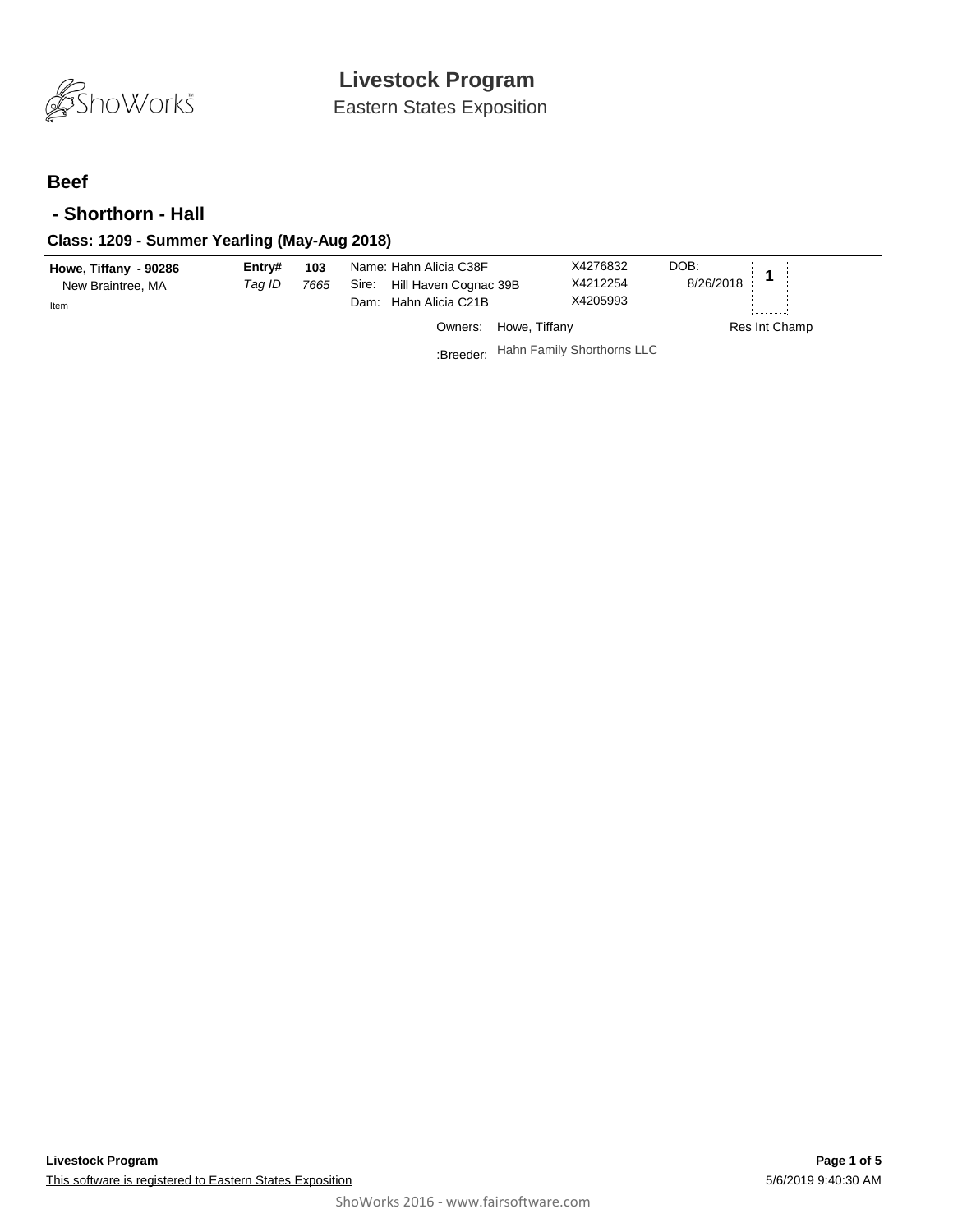

Eastern States Exposition

## **Class: 1212 - Spring Yearling (Mar-Apr 2018)**

| Syme, Becca - 90099<br>Broad Brook, CT<br>Item | Entry#<br>Tag ID | 203 | Name: RLS Bazinga<br>SULL Knighted Man 6231D-ET X4248442<br>Sire:<br>Dam: TOF Chanel |                      | 4270172<br>X4225893 | DOB:<br>4/18/2018 |           |
|------------------------------------------------|------------------|-----|--------------------------------------------------------------------------------------|----------------------|---------------------|-------------------|-----------|
|                                                |                  |     |                                                                                      | Owners: Syme, Becca  |                     |                   | Int Champ |
|                                                |                  |     |                                                                                      | :Breeder: Becca Syme |                     |                   |           |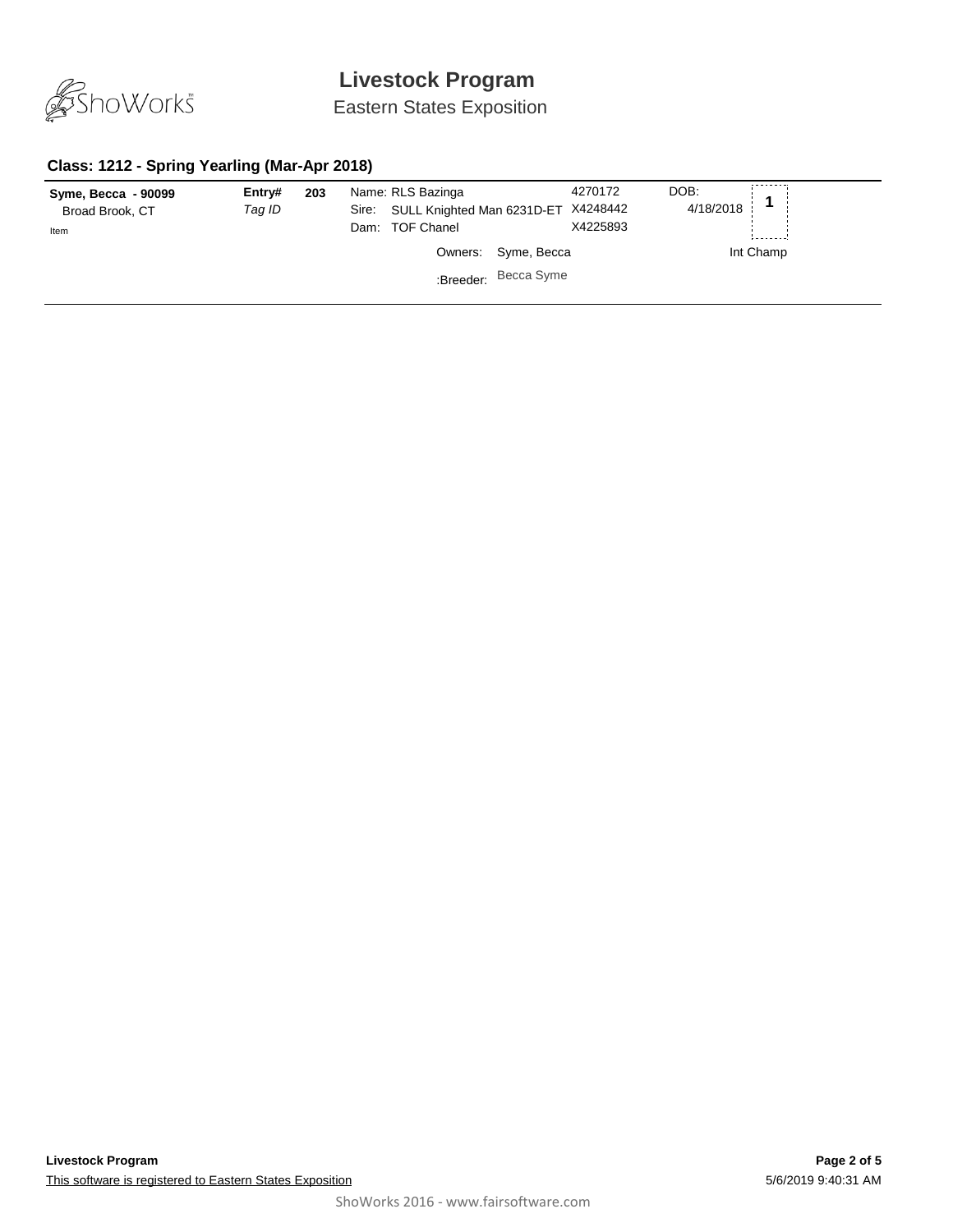

Eastern States Exposition

#### **Class: 1215 - Jr Yearling (Jan-Feb 2018)**

| [Team/Company], Bryce Raymo Entry#<br>Brome, Qc<br>Item | 364 | Name: Millbrook Maria LG 18F<br>Tag ID 104750595 Sire: CYT GoodLife 1401<br>Dam: Shadybrook Maria 321B |                          | XAR25259<br>XAR24009<br>XF695601 | DOB:<br>2/20/2018 |                  |
|---------------------------------------------------------|-----|--------------------------------------------------------------------------------------------------------|--------------------------|----------------------------------|-------------------|------------------|
|                                                         |     | Owners:                                                                                                | Bolton, Denver           |                                  |                   | Sr & Grand Champ |
|                                                         |     |                                                                                                        | :Breeder: Millbrook Farm |                                  |                   |                  |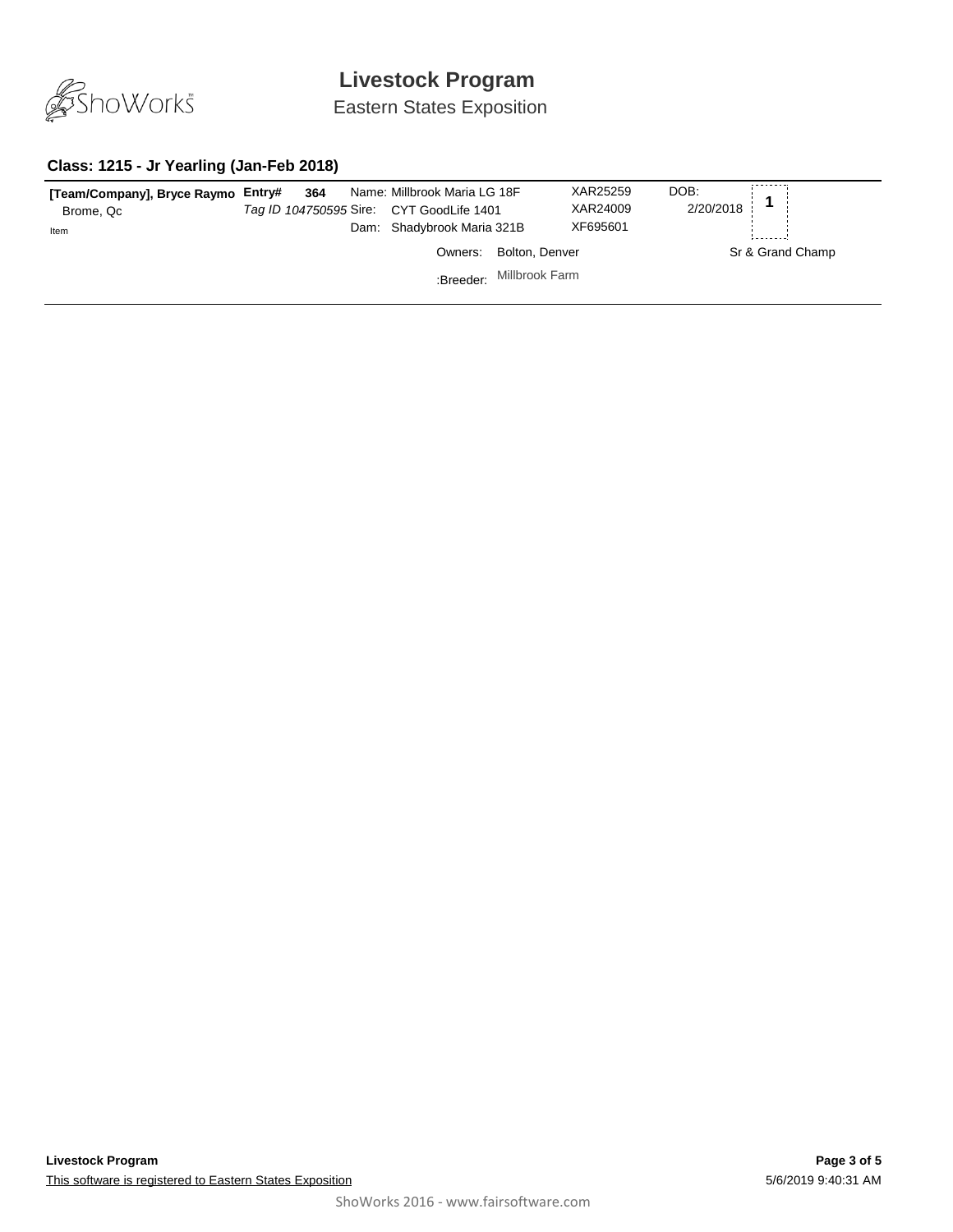

Eastern States Exposition

## **Class: 1216 - Sr Yearling (Sept-Dec 2017)**

| Kagan, Helena - 91<br>clinton corners, ny<br>Item | Entry#<br>Tag ID | 187<br>381 | Name: CMSL Vanna White E2-ET<br>SULL Muscleman 9043<br>Sire:<br>BCC Darla 502R<br>Dam:                                                                                  | X4270388<br>4157800<br>X4099120 | DOB:<br>11/18/2017               |
|---------------------------------------------------|------------------|------------|-------------------------------------------------------------------------------------------------------------------------------------------------------------------------|---------------------------------|----------------------------------|
|                                                   |                  |            | Kagan, Helena<br>Owners:                                                                                                                                                |                                 | Res Sr & Res Grand Cha           |
|                                                   |                  |            | Double G Shorthorns<br>:Breeder:                                                                                                                                        |                                 |                                  |
| Mullen, Emily - 308<br>Dighton, MA<br>Item        | Entry#<br>Tag ID | 90<br>3777 | Name: Armstrong Farm Tina 1723<br>Sutherland 151Z 220B<br>Sire:<br>Dam: LCCC Dare To Dream 1409-ET X4209460<br>Mullen, Emily<br>Owners:<br>John M Allen IV<br>:Breeder: | S4267720<br>S4221891            | DOB:<br>$\mathbf 2$<br>9/20/2017 |